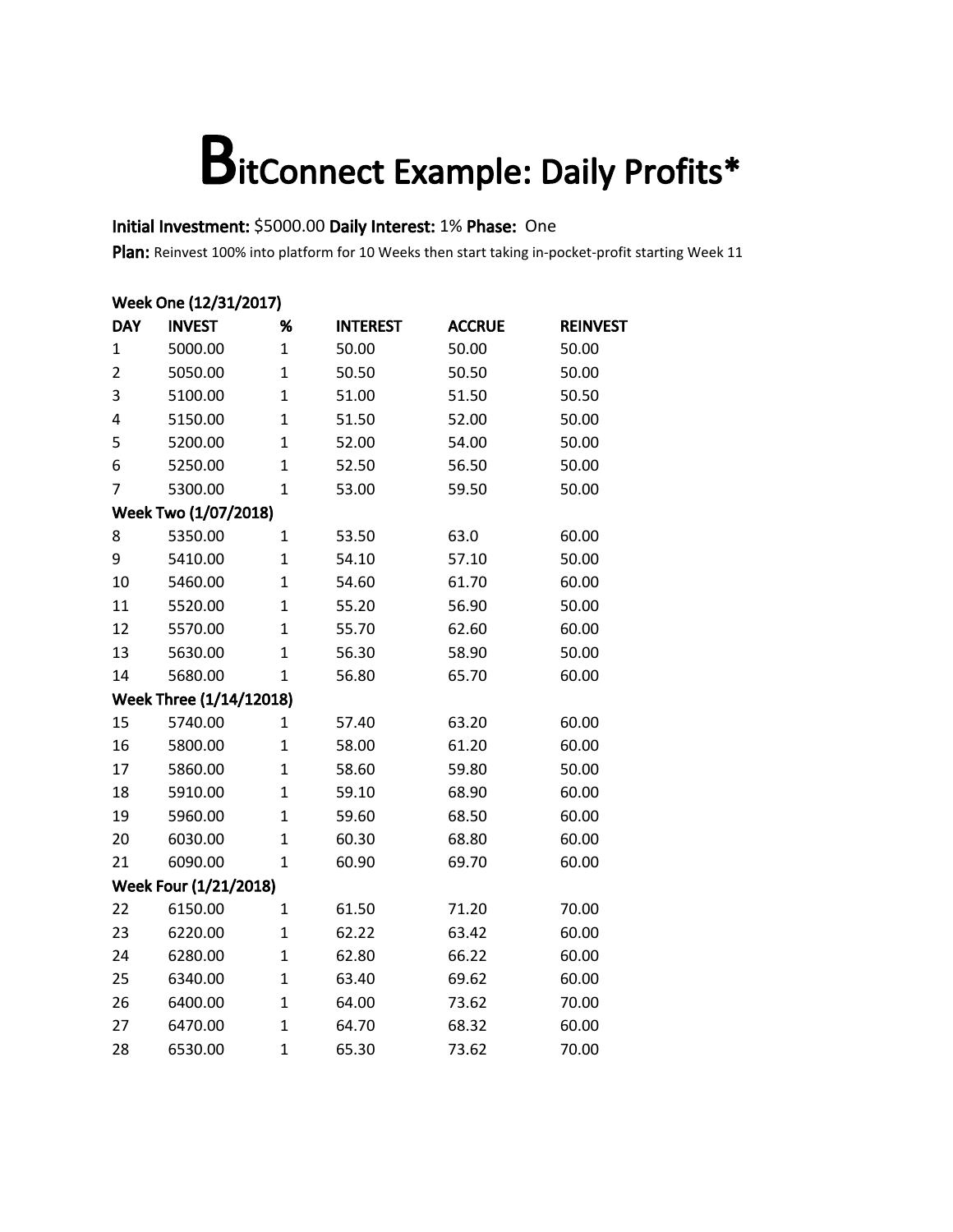#### Initial Investment: \$5000.00 Daily Interest: 1% Phase: One

Plan: Reinvest 100% into platform for 10 Weeks then start taking in-pocket-profit starting Week 11

#### Week Five (1/28/2018) 6600.00 1 66.00 69.62 60.00 6660.00 1 66.60 76.22 70.00 6730.00 1 67.30 73.52 70.00 6800.00 1 68.00 71.52 70.00 6870.00 1 68.70 70.22 70.00 6940.00 1 69.40 69.62 60.00 7000.00 1 70.00 79.62 70.00 Week Six (2/04/2018) 7070.00 1 70.70 80.32 80.00 7150.00 1 71.50 71.82 70.00 7220.00 1 72.20 74.02 70.00 7290.00 1 72.90 76.92 70.00 7360.00 1 73.60 80.52 80.00 7440.00 1 74.40 74.92 70.00 7510.00 1 75.10 80.02 80.00 Week Seven (2/11/2018) 7590.00 1 75.90 75.92 70.00 7660.00 1 76.60 82.52 80.00 7740.00 1 77.44 79.96 70.00 7810.00 1 78.10 88.06 80.00 7890.00 1 78.90 86.96 80.00 7970.00 1 79.70 86.66 80.00 8050.00 1 80.50 87.16 80.00 Week Eight (2/18/2018) 8130.00 1 81.30 88.46 80.00 8210.00 1 82.10 90.56 90.00 8300.00 1 83.00 83.56 80.00 8380.00 1 83.80 87.36 80.00 8460.00 1 84.60 91.96 90.00 8550.00 1 85.50 87.46 80.00 8630.00 1 86.30 93.76 90.00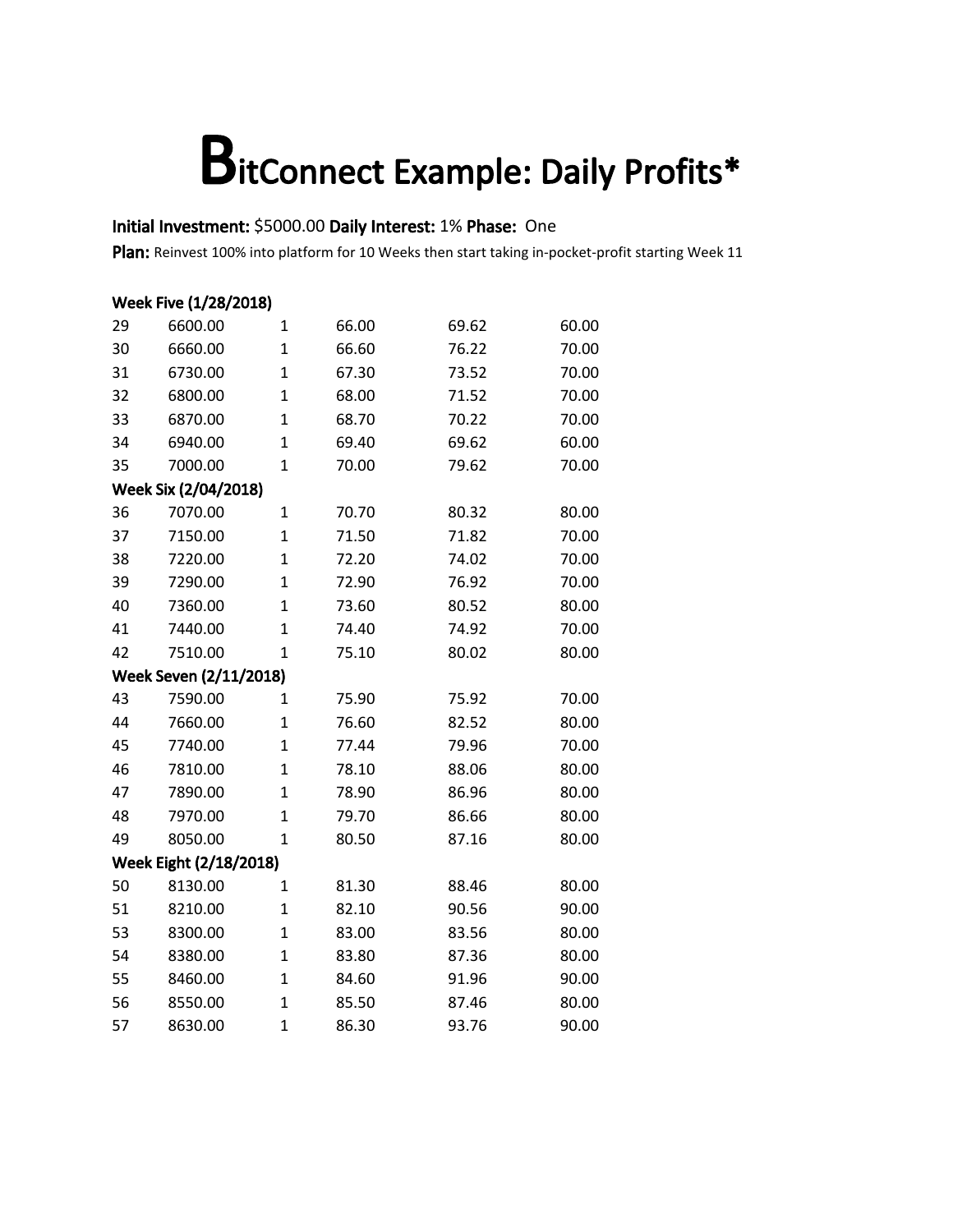#### Initial Investment: \$5000.00 Daily Interest: 1% Phase: Two

|    | Week Nine (2/25/2018)          |              |        |        |                            |  |  |  |  |
|----|--------------------------------|--------------|--------|--------|----------------------------|--|--|--|--|
| 58 | 8720.00                        | $\mathbf{1}$ | 87.20  | 90.96  | 90.00                      |  |  |  |  |
| 59 | 8810.00                        | $\mathbf{1}$ | 88.10  | 89.06  | 80.00                      |  |  |  |  |
| 60 | 8890.00                        | $\mathbf 1$  | 88.90  | 96.96  | 90.00                      |  |  |  |  |
| 61 | 8980.00                        | $\mathbf 1$  | 89.80  | 96.76  | 90.00                      |  |  |  |  |
| 62 | 9070.00                        | $\mathbf{1}$ | 90.70  | 97.46  | 90.00                      |  |  |  |  |
| 63 | 9160.00                        | $\mathbf 1$  | 91.60  | 99.06  | 90.00                      |  |  |  |  |
| 64 | 9250.00                        | $\mathbf 1$  | 92.50  | 101.56 | 100.00                     |  |  |  |  |
|    | Week Ten (3/04/2018)           |              |        |        |                            |  |  |  |  |
| 65 | 9350.00                        | $\mathbf{1}$ | 93.50  | 95.06  | 90.00                      |  |  |  |  |
| 66 | 9440.00                        | $\mathbf 1$  | 94.40  | 99.46  | 90.00                      |  |  |  |  |
| 67 | 9530.00                        | $\mathbf 1$  | 95.30  | 104.76 | 100.00                     |  |  |  |  |
| 68 | 9630.00                        | $\mathbf 1$  | 96.30  | 101.06 | 100.00                     |  |  |  |  |
| 69 | 9730.00                        | $\mathbf 1$  | 97.30  | 98.36  | 90.00                      |  |  |  |  |
| 70 | 9820.00                        | $\mathbf 1$  | 98.20  | 106.53 | 100.00                     |  |  |  |  |
| 71 | 9920.00                        | $\mathbf{1}$ | 99.20  | 105.73 | 100.00                     |  |  |  |  |
|    | <b>Week Eleven (3/11/2018)</b> |              |        |        |                            |  |  |  |  |
| 72 | 10020.00                       | $\mathbf{1}$ | 100.20 | 105.93 | 100.00 (POCKET \$50 DAILY) |  |  |  |  |
| 73 | 10070.00                       | $\mathbf{1}$ | 100.70 | 106.63 | 100.00                     |  |  |  |  |
| 74 | 10120.00                       | $\mathbf{1}$ | 101.20 | 107.83 | 100.00                     |  |  |  |  |
| 75 | 10170.00                       | $\mathbf 1$  | 101.70 | 109.53 | 100.00                     |  |  |  |  |
| 76 | 10220.00                       | $\mathbf 1$  | 102.20 | 111.73 | 110.00                     |  |  |  |  |
| 77 | 10280.00                       | $\mathbf{1}$ | 102.80 | 104.53 | 100.00                     |  |  |  |  |
| 78 | 10330.00                       | $\mathbf{1}$ | 103.30 | 107.53 | 100.00                     |  |  |  |  |
|    | <b>Week Twelve (3/18/2018)</b> |              |        |        |                            |  |  |  |  |
| 79 | 10380.00                       | $\mathbf 1$  | 103.80 | 111.33 | 110.00                     |  |  |  |  |
| 80 | 10440.00                       | $\mathbf 1$  | 104.40 | 105.73 | 100.00                     |  |  |  |  |
| 81 | 10490.00                       | $\mathbf 1$  | 104.90 | 110.63 | 110.00                     |  |  |  |  |
| 82 | 10550.00                       | $\mathbf 1$  | 105.50 | 106.13 | 100.00                     |  |  |  |  |
| 83 | 10600.00                       | $\mathbf 1$  | 106.00 | 112.13 | 110.00                     |  |  |  |  |
| 84 | 10660.00                       | $\mathbf 1$  | 106.60 | 108.73 | 100.00                     |  |  |  |  |
| 85 | 10710.00                       | $\mathbf{1}$ | 107.10 | 115.83 | 110.00                     |  |  |  |  |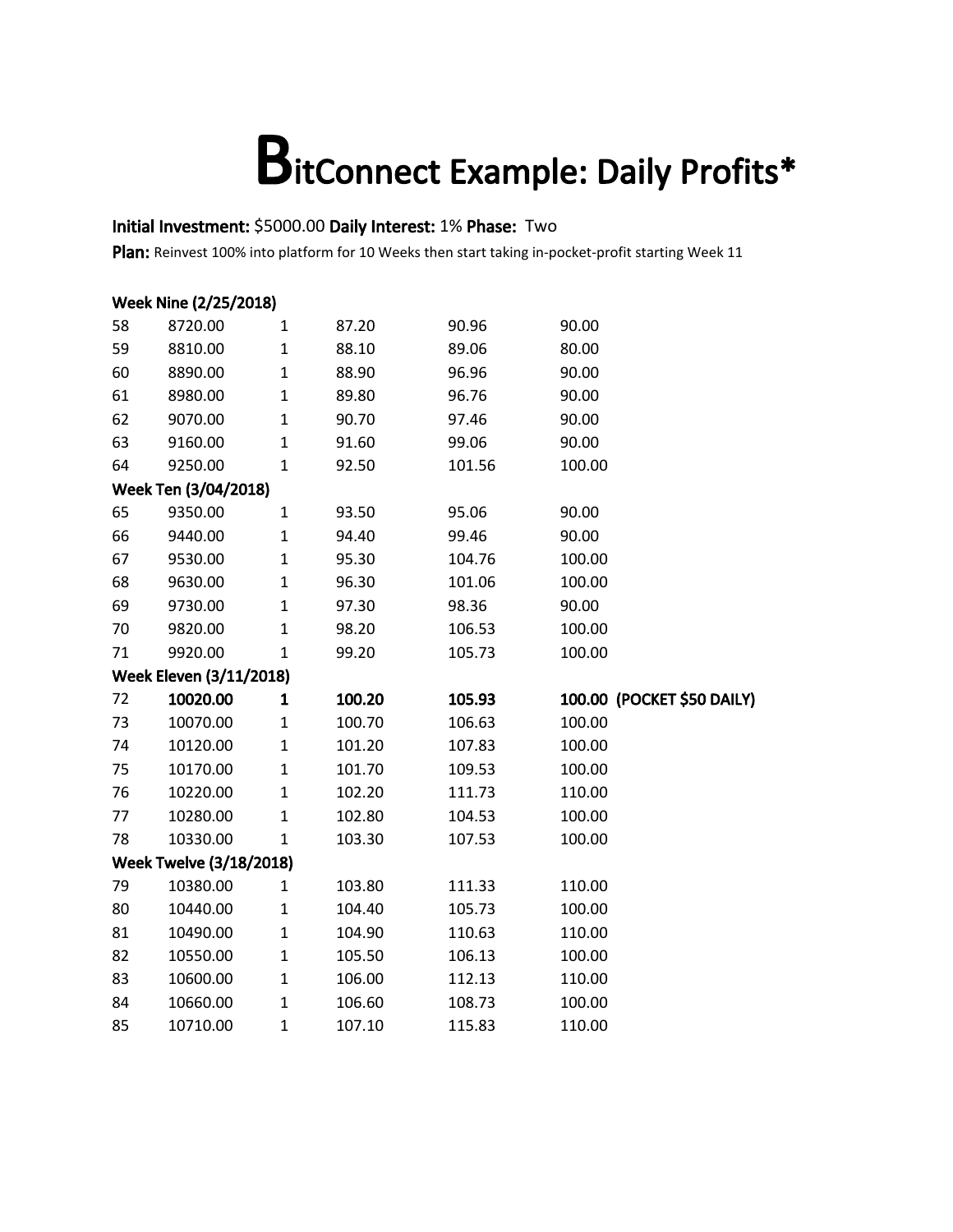#### Initial Investment: \$5000.00 Daily Interest: 1% Phase: Two

|     | <b>Week Thirteen (3/25/2018)</b> |                |        |        |        |  |  |  |
|-----|----------------------------------|----------------|--------|--------|--------|--|--|--|
| 86  | 10770.00                         | $\mathbf{1}$   | 107.70 | 113.53 | 110.00 |  |  |  |
| 87  | 10830.00                         | $\mathbf{1}$   | 108.30 | 111.83 | 110.00 |  |  |  |
| 88  | 10890.00                         | $\mathbf{1}$   | 108.90 | 110.73 | 110.00 |  |  |  |
| 89  | 10950.00                         | $\mathbf{1}$   | 109.50 | 110.23 | 110.00 |  |  |  |
| 90  | 11010.00                         | $\mathbf{1}$   | 110.10 | 110.43 | 110.00 |  |  |  |
| 91  | 11070.00                         | $\mathbf{1}$   | 110.70 | 111.13 | 110.00 |  |  |  |
| 92  | 11130.00                         | $\mathbf{1}$   | 111.30 | 112.43 | 110.00 |  |  |  |
|     | <b>Week Fourteen (4/01/2018)</b> |                |        |        |        |  |  |  |
| 93  | 11190.00                         | $\mathbf{1}$   | 111.90 | 114.43 | 110.00 |  |  |  |
| 94  | 11250.00                         | $\mathbf{1}$   | 112.50 | 116.93 | 110.00 |  |  |  |
| 95  | 11310.00                         | $\mathbf{1}$   | 113.10 | 120.03 | 120.00 |  |  |  |
| 96  | 11380.00                         | $\mathbf{1}$   | 113.80 | 113.83 | 110.00 |  |  |  |
| 97  | 11450.00                         | $\mathbf{1}$   | 114.50 | 118.33 | 110.00 |  |  |  |
| 98  | 11510.00                         | $\mathbf{1}$   | 115.10 | 123.43 | 120.00 |  |  |  |
| 99  | 11580.00                         | $\mathbf{1}$   | 115.80 | 119.23 | 110.00 |  |  |  |
|     | <b>Week Fifteen (4/08/2018)</b>  |                |        |        |        |  |  |  |
| 100 | 11640.00                         | $\mathbf{1}$   | 116.40 | 125.73 | 120.00 |  |  |  |
| 101 | 11710.00                         | $\mathbf{1}$   | 117.10 | 122.83 | 120.00 |  |  |  |
| 102 | 11780.00                         | $\mathbf{1}$   | 117.80 | 120.63 | 120.00 |  |  |  |
| 103 | 11850.00                         | $\mathbf{1}$   | 118.50 | 119.13 | 110.00 |  |  |  |
| 104 | 11910.00                         | $\mathbf{1}$   | 119.10 | 128.23 | 120.00 |  |  |  |
| 105 | 11980.00                         | $\overline{1}$ | 119.80 | 128.03 | 120.00 |  |  |  |
| 106 | 12050.00                         | $\mathbf{1}$   | 120.50 | 128.53 | 120.00 |  |  |  |
|     | <b>Week Sixteen (4/15/2018)</b>  |                |        |        |        |  |  |  |
| 107 | 12120.00                         | $\mathbf{1}$   | 121.20 | 129.73 | 120.00 |  |  |  |
| 108 | 12190.00                         | $\mathbf{1}$   | 121.90 | 131.63 | 130.00 |  |  |  |
| 109 | 12270.00                         | $\mathbf{1}$   | 122.70 | 124.33 | 120.00 |  |  |  |
| 110 | 12340.00                         | $\mathbf{1}$   | 123.40 | 127.73 | 120.00 |  |  |  |
| 111 | 12410.00                         | $\mathbf{1}$   | 124.10 | 132.83 | 130.00 |  |  |  |
| 112 | 12490.00                         | $\overline{1}$ | 124.90 | 128.73 | 120.00 |  |  |  |
| 113 | 12560.00                         | $\overline{1}$ | 125.60 | 134.33 | 130.00 |  |  |  |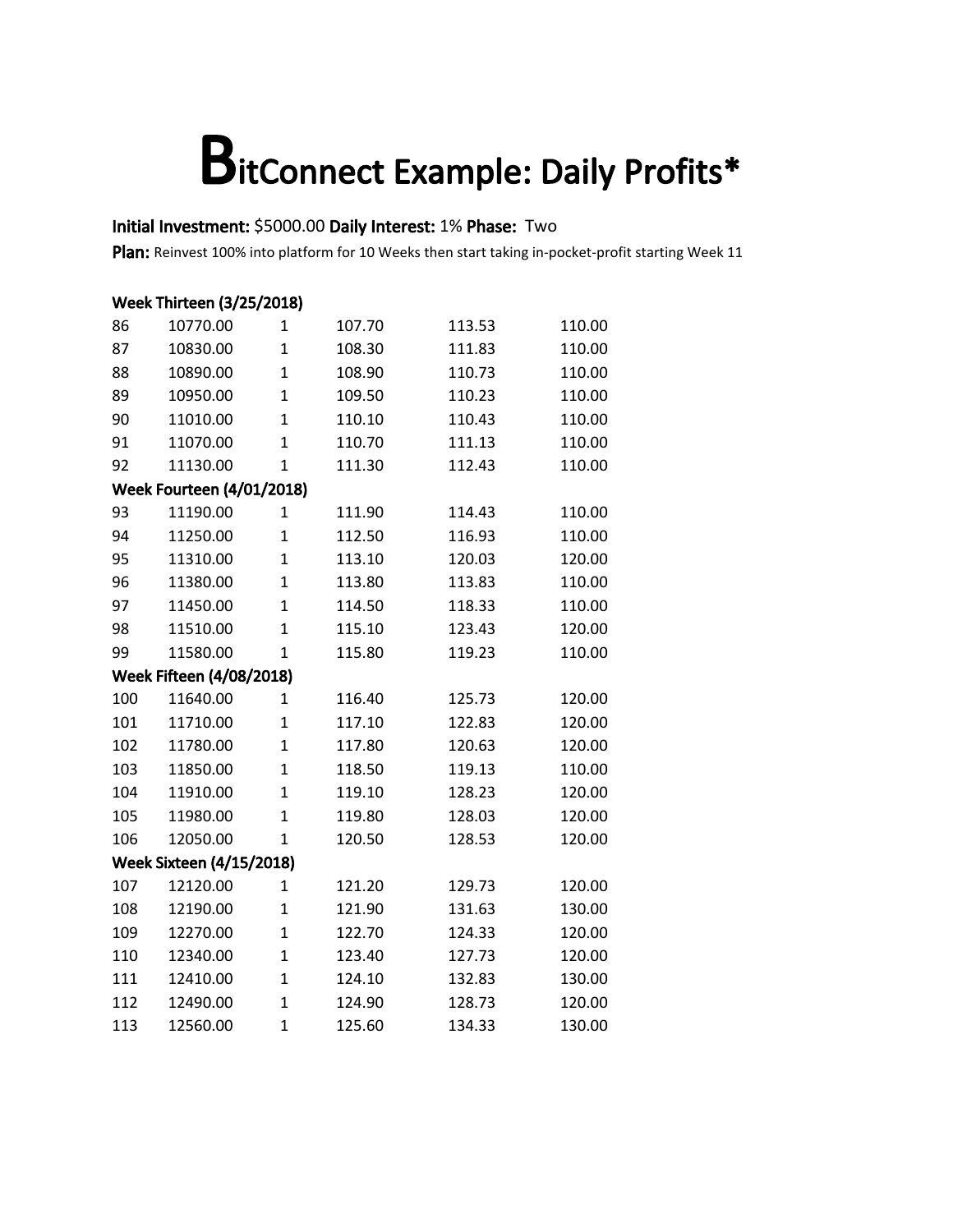#### Initial Investment: \$5000.00 Daily Interest: 1% Phase: Two

|     | Week Seventeen (4/22/2018)       |                |        |        |        |  |  |  |  |
|-----|----------------------------------|----------------|--------|--------|--------|--|--|--|--|
| 114 | 12640.00                         | 1              | 126.40 | 130.73 | 130.00 |  |  |  |  |
| 115 | 12720.00                         | $\overline{1}$ | 127.20 | 127.93 | 120.00 |  |  |  |  |
| 116 | 12790.00                         | $\overline{1}$ | 127.90 | 135.83 | 130.00 |  |  |  |  |
| 117 | 12870.00                         | $\overline{1}$ | 128.70 | 133.23 | 130.00 |  |  |  |  |
| 118 | 12950.00                         | $\overline{1}$ | 129.50 | 133.73 | 130.00 |  |  |  |  |
| 119 | 13030.00                         | $\overline{1}$ | 130.30 | 134.03 | 130.00 |  |  |  |  |
| 120 | 13110.00                         | $\mathbf{1}$   | 131.10 | 135.13 | 130.00 |  |  |  |  |
|     | <b>Week Eighteen (4/29/2018)</b> |                |        |        |        |  |  |  |  |
| 121 | 13290.00                         | $\mathbf{1}$   | 132.90 | 137.73 | 130.00 |  |  |  |  |
| 122 | 13370.00                         | $\overline{1}$ | 133.70 | 141.43 | 140.00 |  |  |  |  |
| 123 | 13460.00                         | $\mathbf{1}$   | 134.60 | 136.03 | 130.00 |  |  |  |  |
| 124 | 13540.00                         | $\overline{1}$ | 135.40 | 141.43 | 140.00 |  |  |  |  |
| 125 | 13630.00                         | $\overline{1}$ | 136.30 | 136.03 | 130.00 |  |  |  |  |
| 126 | 13710.00                         | $\mathbf{1}$   | 137.10 | 143.13 | 140.00 |  |  |  |  |
| 127 | 13800.00                         | $\overline{1}$ | 138.00 | 141.13 | 140.00 |  |  |  |  |
|     | <b>Week Nineteen (5/06/2018)</b> |                |        |        |        |  |  |  |  |
| 128 | 13890.00                         | 1              | 138.90 | 140.03 | 140.00 |  |  |  |  |
| 129 | 13980.00                         | $\overline{1}$ | 139.80 | 139.83 | 130.00 |  |  |  |  |
| 130 | 14060.00                         | $\overline{1}$ | 140.60 | 150.43 | 150.00 |  |  |  |  |
| 131 | 14160.00                         | $\mathbf{1}$   | 141.60 | 142.03 | 140.00 |  |  |  |  |
| 132 | 14250.00                         | $\mathbf{1}$   | 142.50 | 144.53 | 140.00 |  |  |  |  |
| 133 | 14340.00                         | $\overline{1}$ | 143.40 | 147.93 | 140.00 |  |  |  |  |
| 134 | 14430.00                         | $\overline{1}$ | 144.30 | 152.23 | 150.00 |  |  |  |  |
|     | <b>Week Twenty (5/13/2018)</b>   |                |        |        |        |  |  |  |  |
| 135 | 14530.00                         | $\overline{1}$ | 145.30 | 147.53 | 140.00 |  |  |  |  |
| 136 | 14620.00                         | $\overline{1}$ | 146.20 | 153.73 | 150.00 |  |  |  |  |
| 137 | 14720.00                         | $\mathbf{1}$   | 147.20 | 150.93 | 150.00 |  |  |  |  |
| 138 | 14820.00                         | $\overline{1}$ | 148.20 | 149.13 | 140.00 |  |  |  |  |
| 139 | 14910.00                         | $\overline{1}$ | 149.10 | 158.23 | 150.00 |  |  |  |  |
| 140 | 15010.00                         | $\mathbf{1}$   | 150.10 | 158.33 | 150.00 |  |  |  |  |
| 141 | 15110.00                         | $\mathbf{1}$   | 151.10 | 159.43 | 150.00 |  |  |  |  |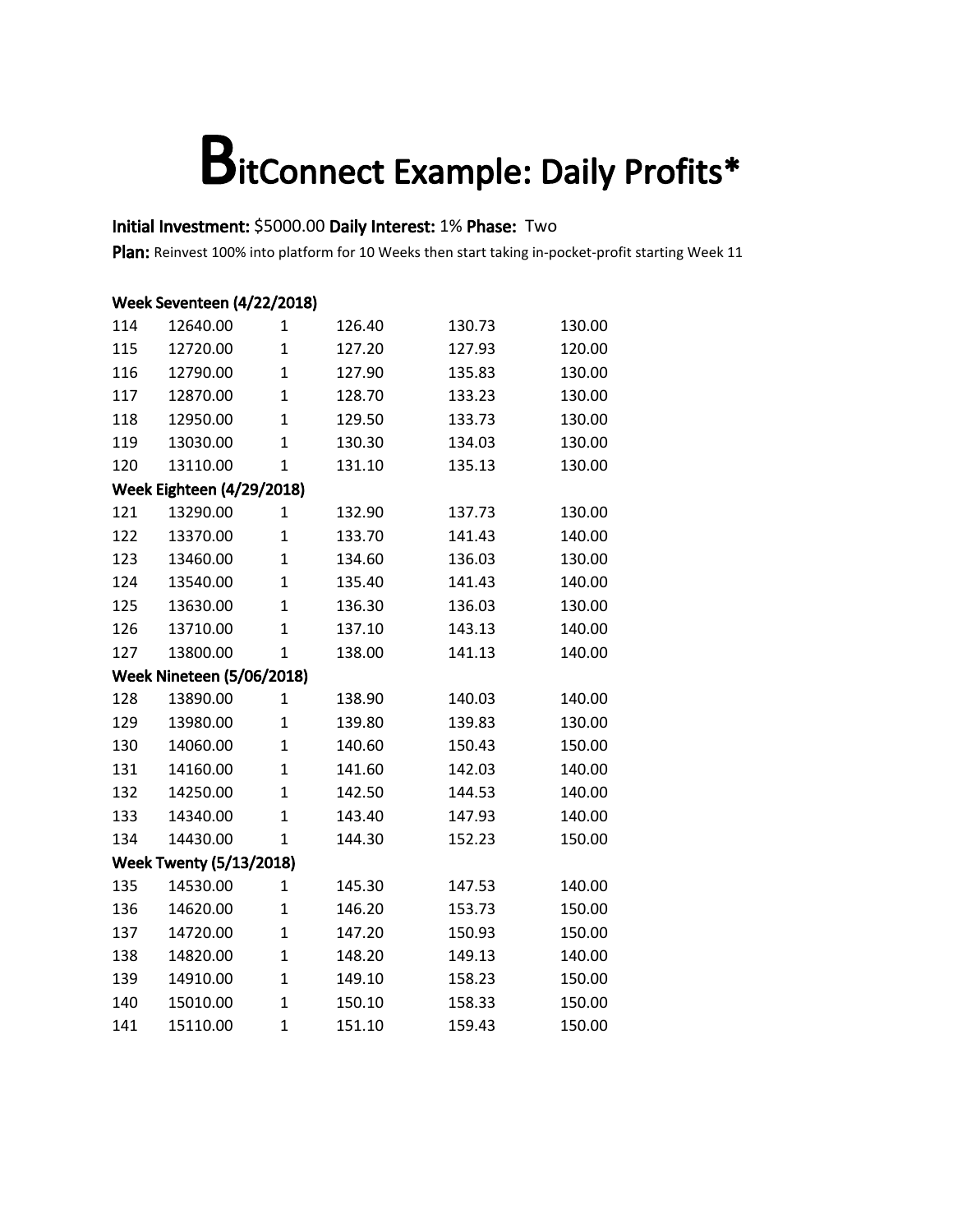#### Initial Investment: \$5000.00 Daily Interest: 1% Phase: Two

|     | <b>Week Twenty-One (5/20/2018)</b> |                |        |        |        |  |  |
|-----|------------------------------------|----------------|--------|--------|--------|--|--|
| 142 | 15210.00                           | $\mathbf{1}$   | 152.10 | 160.53 | 160.00 |  |  |
| 143 | 15320.00                           | $\mathbf{1}$   | 153.20 | 153.73 | 150.00 |  |  |
| 144 | 15420.00                           | $\mathbf{1}$   | 154.20 | 157.93 | 150.00 |  |  |
| 145 | 15520.00                           | $\mathbf{1}$   | 155.20 | 163.13 | 160.00 |  |  |
| 146 | 15630.00                           | $\overline{1}$ | 156.30 | 159.43 | 150.00 |  |  |
| 147 | 15730.00                           | $\mathbf{1}$   | 157.30 | 166.73 | 160.00 |  |  |
| 148 | 15840.00                           | $\mathbf{1}$   | 158.40 | 165.13 | 160.00 |  |  |
|     | <b>Week Twenty-Two (5/27/2018)</b> |                |        |        |        |  |  |
| 149 | 15950.00                           | $\mathbf{1}$   | 159.50 | 164.63 | 160.00 |  |  |
| 150 | 16060.00                           | $\mathbf{1}$   | 160.60 | 165.23 | 160.00 |  |  |
| 151 | 16170.00                           | $\mathbf{1}$   | 161.70 | 166.93 | 160.00 |  |  |
| 152 | 16580.00                           | $\overline{1}$ | 165.80 | 172.73 | 170.00 |  |  |
| 153 | 16700.00                           | $\overline{1}$ | 167.00 | 169.73 | 160.00 |  |  |
| 154 | 16810.00                           | $\mathbf{1}$   | 168.10 | 177.83 | 170.00 |  |  |
| 155 | 16930.00                           | $\overline{1}$ | 169.30 | 177.13 | 170.00 |  |  |
|     | Week Twenty-Three (6/03/2018)      |                |        |        |        |  |  |
| 156 | 17050.00                           | 1              | 170.50 | 177.63 | 170.00 |  |  |
| 157 | 17170.00                           | $\mathbf{1}$   | 171.70 | 179.33 | 170.00 |  |  |
| 158 | 17290.00                           | $\mathbf{1}$   | 172.90 | 182.23 | 180.00 |  |  |
| 159 | 17420.00                           | $\overline{1}$ | 174.20 | 176.43 | 170.00 |  |  |
| 160 | 17540.00                           | $\overline{1}$ | 175.40 | 180.83 | 180.00 |  |  |
| 161 | 17670.00                           | $\overline{1}$ | 176.70 | 177.53 | 170.00 |  |  |
| 162 | 17790.00                           | 1              | 177.90 | 185.43 | 180.00 |  |  |
|     | Week Twenty-Four (6/10/2018)       |                |        |        |        |  |  |
| 163 | 17920.00                           | $\mathbf{1}$   | 179.20 | 184.63 | 180.00 |  |  |
| 164 | 18050.00                           | $\mathbf{1}$   | 180.50 | 185.13 | 180.00 |  |  |
| 165 | 18180.00                           | $\overline{1}$ | 181.50 | 186.63 | 180.00 |  |  |
| 166 | 18310.00                           | $\overline{1}$ | 183.10 | 189.70 | 180.00 |  |  |
| 167 | 18440.00                           | $\mathbf{1}$   | 184.40 | 194.10 | 190.00 |  |  |
| 168 | 18580.00                           | $\mathbf{1}$   | 185.80 | 189.90 | 180.00 |  |  |
| 169 | 18710.00                           | $\overline{1}$ | 187.10 | 197.00 | 190.00 |  |  |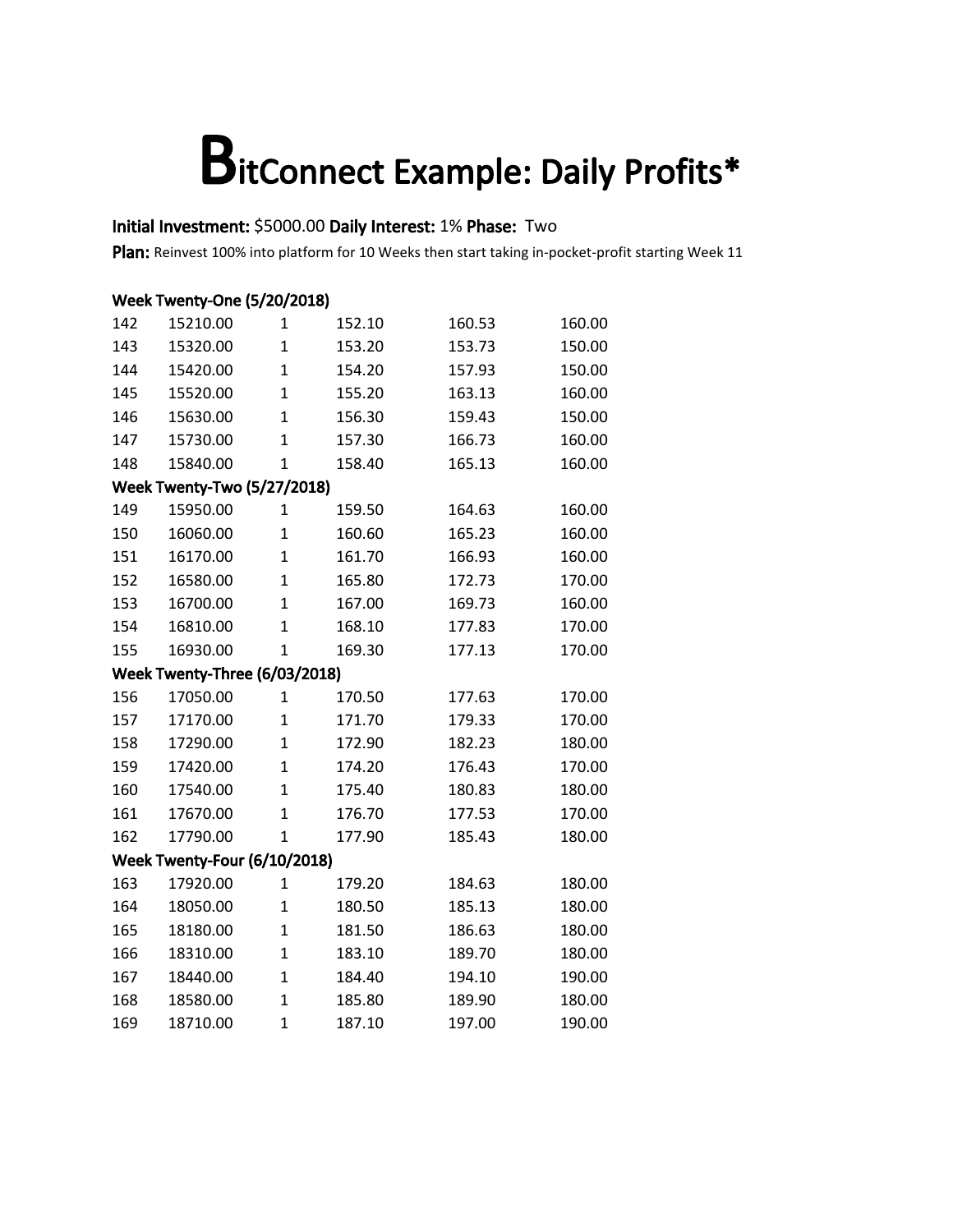#### Initial Investment: \$5000.00 Daily Interest: 1% Phase: Three

|     | Week Twenty-Five (6/17/2018)       |              |        |        |                             |  |  |  |
|-----|------------------------------------|--------------|--------|--------|-----------------------------|--|--|--|
| 170 | 18850.00                           | $\mathbf{1}$ | 188.50 | 195.50 | 190.00                      |  |  |  |
| 171 | 18990.00                           | $\mathbf 1$  | 189.90 | 195.40 | 190.00                      |  |  |  |
| 172 | 19130.00                           | $\mathbf 1$  | 191.30 | 196.70 | 190.00                      |  |  |  |
| 173 | 19270.00                           | $\mathbf{1}$ | 192.70 | 199.40 | 190.00                      |  |  |  |
| 174 | 19410.00                           | $\mathbf 1$  | 194.10 | 203.50 | 200.00                      |  |  |  |
| 175 | 19560.00                           | $\mathbf{1}$ | 195.60 | 199.10 | 190.00                      |  |  |  |
| 176 | 19700.00                           | $\mathbf 1$  | 197.00 | 206.10 | 200.00                      |  |  |  |
|     | <b>Week Twenty-Six (6/24/2018)</b> |              |        |        |                             |  |  |  |
| 177 | 19850.00                           | $\mathbf 1$  | 198.50 | 204.60 | 200.00 SEED MONEY: \$4200   |  |  |  |
| 178 | 20000.00                           | $\mathbf{1}$ | 200.00 | 204.60 | 200.00 (POCKET \$100 DAILY) |  |  |  |
| 179 | 20100.00                           | $\mathbf 1$  | 201.00 | 205.60 | 200.00                      |  |  |  |
| 180 | 20200.00                           | $\mathbf 1$  | 202.00 | 207.60 | 200.00                      |  |  |  |
| 181 | 20300.00                           | $\mathbf 1$  | 203.00 | 210.60 | 210.00                      |  |  |  |
| 182 | 20410.00                           | $\mathbf 1$  | 204.10 | 204.70 | 200.00                      |  |  |  |
| 183 | 20510.00                           | $\mathbf{1}$ | 205.10 | 209.80 | 200.00                      |  |  |  |
|     | Week Twenty-Seven (7/01/2018)      |              |        |        |                             |  |  |  |
| 184 | 20610.00                           | $\mathbf{1}$ | 206.10 | 215.90 | 210.00                      |  |  |  |
| 185 | 20720.00                           | $\mathbf 1$  | 207.20 | 213.10 | 210.00                      |  |  |  |
| 186 | 20880.00                           | $\mathbf 1$  | 208.80 | 211.90 | 210.00                      |  |  |  |
| 187 | 21040.00                           | $\mathbf 1$  | 210.40 | 212.30 | 210.00                      |  |  |  |
| 188 | 21150.00                           | $\mathbf{1}$ | 211.50 | 213.80 | 210.00                      |  |  |  |
| 189 | 21310.00                           | $\mathbf 1$  | 213.10 | 216.90 | 210.00                      |  |  |  |
| 190 |                                    |              |        |        |                             |  |  |  |
|     | Week Twenty-Eight (7/08/2018)      |              |        |        |                             |  |  |  |
| 191 | 21470.00                           | $\mathbf{1}$ | 214.70 | 221.60 | 220.00                      |  |  |  |
| 192 | 21590.00                           | $\mathbf 1$  | 215.90 | 217.50 | 210.00                      |  |  |  |
| 193 | 21750.00                           | $\mathbf 1$  | 217.50 | 225.00 | 220.00                      |  |  |  |
| 194 | 21870.00                           | $\mathbf 1$  | 218.70 | 223.70 | 220.00                      |  |  |  |
| 195 | 21990.00                           | $\mathbf 1$  | 219.90 | 223.60 | 220.00                      |  |  |  |
| 196 | 22110.00                           | $\mathbf 1$  | 221.10 | 224.70 | 220.00                      |  |  |  |
| 197 | 22230.00                           | $\mathbf{1}$ | 222.30 | 227.00 | 220.00                      |  |  |  |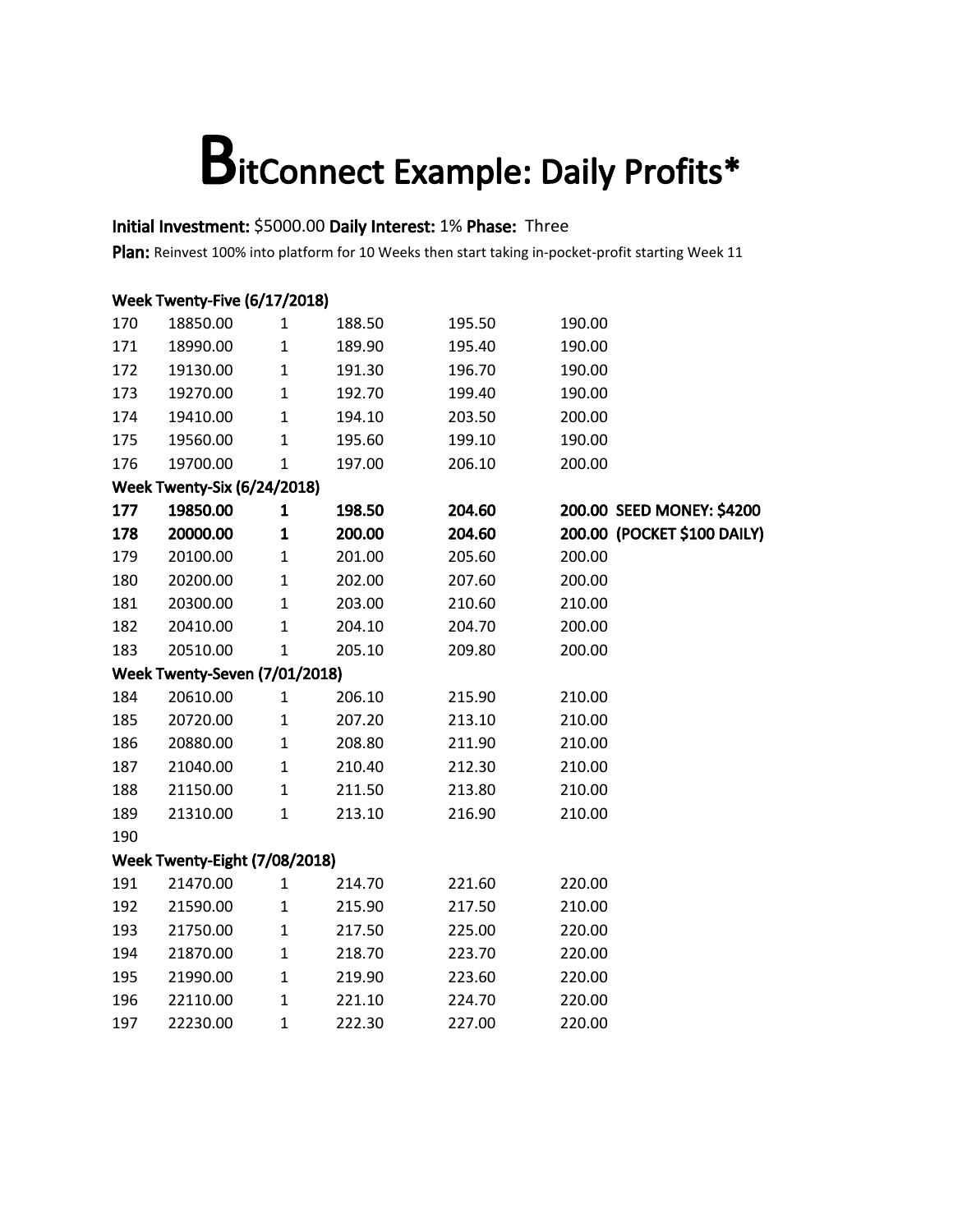#### Initial Investment: \$5000.00 Daily Interest: 1% Phase: Four

|     | <b>Week Twenty-Nine (7/15/2018)</b> |              |        |        |                             |  |  |  |
|-----|-------------------------------------|--------------|--------|--------|-----------------------------|--|--|--|
| 198 | 22350.00                            | $\mathbf{1}$ | 223.50 | 230.50 | 230.00                      |  |  |  |
| 199 | 22480.00                            | $\mathbf{1}$ | 224.80 | 225.30 | 220.00                      |  |  |  |
| 200 | 22600.00                            | $\mathbf 1$  | 226.00 | 231.30 | 230.00                      |  |  |  |
| 201 | 22730.00                            | $\mathbf 1$  | 227.30 | 228.60 | 220.00                      |  |  |  |
| 202 | 22850.00                            | $\mathbf 1$  | 228.50 | 237.10 | 230.00                      |  |  |  |
| 203 | 22980.00                            | $\mathbf 1$  | 229.80 | 236.90 | 230.00                      |  |  |  |
| 204 | 23110.00                            | $\mathbf 1$  | 231.10 | 238.00 | 230.00                      |  |  |  |
|     | <b>Week Thirty (7/22/2018)</b>      |              |        |        |                             |  |  |  |
| 205 | 23240.00                            | $\mathbf{1}$ | 232.40 | 232.40 | 240.40                      |  |  |  |
| 206 | 23380.00                            | $\mathbf 1$  | 233.80 | 236.20 | 230.00                      |  |  |  |
| 207 | 23510.00                            | $\mathbf 1$  | 235.10 | 241.30 | 240.00                      |  |  |  |
| 208 | 23650.00                            | $\mathbf 1$  | 236.50 | 237.80 | 230.00                      |  |  |  |
| 209 | 23780.00                            | $\mathbf 1$  | 237.80 | 245.30 | 240.00                      |  |  |  |
| 210 | 23920.00                            | $\mathbf 1$  | 239.20 | 244.50 | 240.00                      |  |  |  |
| 211 | 24060.00                            | $\mathbf{1}$ | 240.60 | 245.10 | 240.00                      |  |  |  |
|     | <b>Week Thirty-One (7/29/2018)</b>  |              |        |        |                             |  |  |  |
| 212 | 24200.00                            | $\mathbf{1}$ | 242.00 | 247.10 | 240.00                      |  |  |  |
| 213 | 24340.00                            | $\mathbf 1$  | 243.40 | 250.50 | 250.00                      |  |  |  |
| 214 | 24490.00                            | $\mathbf{1}$ | 244.90 | 245.40 | 240.00                      |  |  |  |
| 215 | 24630.00                            | $\mathbf 1$  | 246.30 | 251.70 | 250.00                      |  |  |  |
| 216 | 24780.00                            | $\mathbf 1$  | 247.80 | 249.50 | 240.00                      |  |  |  |
| 217 | 24920.00                            | $\mathbf{1}$ | 249.20 | 258.70 | 250.00                      |  |  |  |
| 218 | 25070.00                            | $\mathbf{1}$ | 250.70 | 259.40 | 250.00                      |  |  |  |
|     | <b>Week Thirty-Two (8/05/2018)</b>  |              |        |        |                             |  |  |  |
| 219 | 25220.00                            | $\mathbf{1}$ | 252.20 | 261.60 | 260.00 SEED MONEY: \$200.00 |  |  |  |
| 220 | 25380.00                            | $\mathbf 1$  | 253.80 | 255.40 | 250.00                      |  |  |  |
| 221 | 25530.00                            | $\mathbf 1$  | 255.30 | 260.70 | 260.00                      |  |  |  |
| 222 | 25690.00                            | $\mathbf 1$  | 256.90 | 257.60 | 250.00                      |  |  |  |
| 223 | 25840.00                            | $\mathbf 1$  | 258.40 | 266.00 | 260.00                      |  |  |  |
| 224 | 26000.00                            | $\mathbf 1$  | 260.00 | 266.00 | 260.00                      |  |  |  |
| 225 | 26160.00                            | $\mathbf{1}$ | 261.60 | 267.60 | 260.00                      |  |  |  |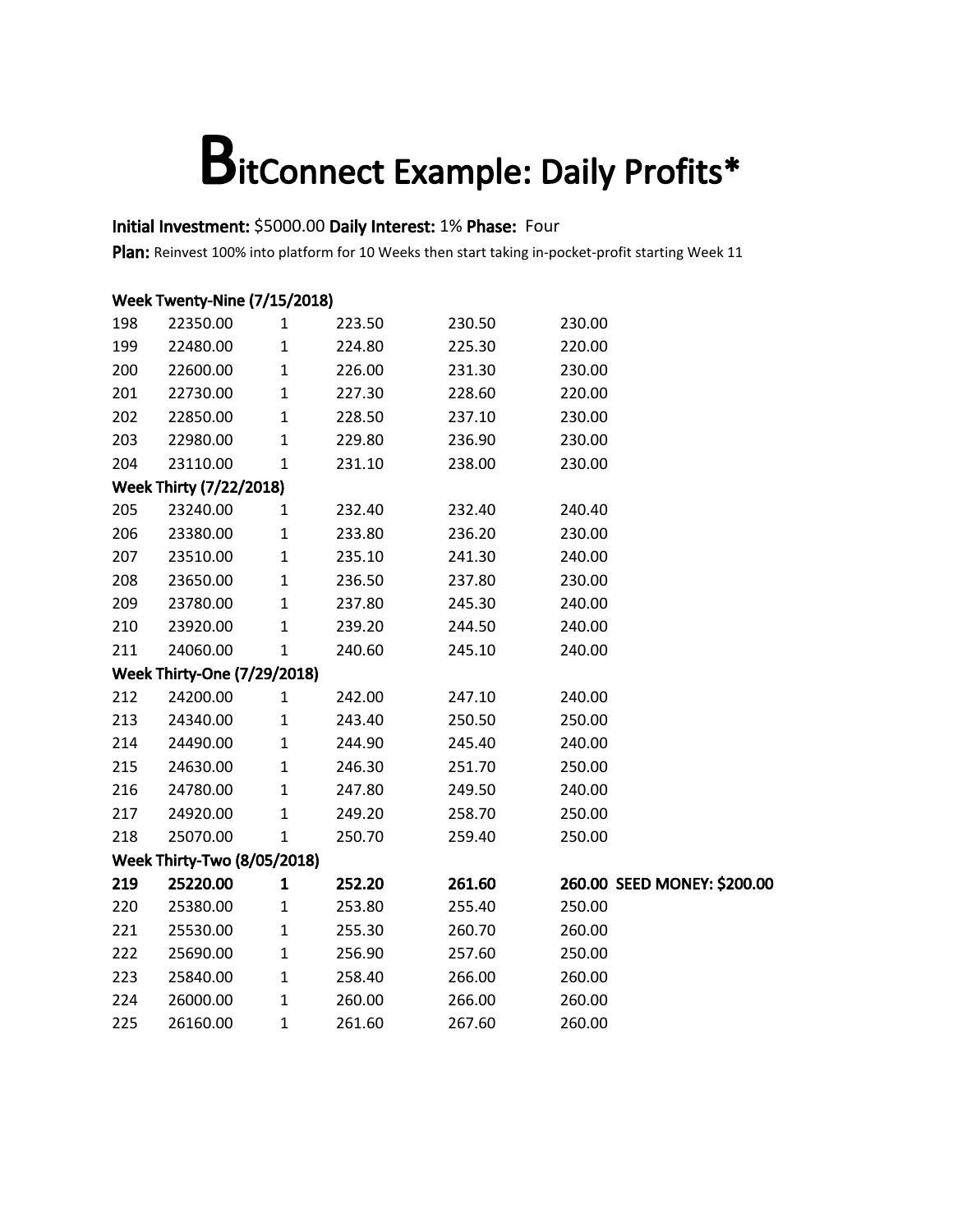#### Initial Investment: \$5000.00 Daily Interest: 1% Phase: Five

|     | Week Thirty-Three (8/12/2018)       |              |        |        |        |                             |  |  |
|-----|-------------------------------------|--------------|--------|--------|--------|-----------------------------|--|--|
| 226 | 26320.00                            | $\mathbf{1}$ | 263.20 | 270.80 | 270.00 |                             |  |  |
| 227 | 26337.00                            | $\mathbf 1$  | 263.37 | 264.17 | 260.00 |                             |  |  |
| 228 | 26497.00                            | $\mathbf{1}$ | 264.97 | 269.14 | 260.00 |                             |  |  |
| 229 | 26657.00                            | $\mathbf{1}$ | 266.57 | 275.71 | 270.00 |                             |  |  |
| 230 | 26827.00                            | $\mathbf{1}$ | 268.27 | 273.98 | 270.00 |                             |  |  |
| 231 | 26997.00                            | $\mathbf{1}$ | 269.97 | 269.97 | 260.00 |                             |  |  |
| 232 | 27157.00                            | $\mathbf{1}$ | 271.57 | 281.54 | 280.00 |                             |  |  |
|     | Week Thirty-Four (8/19/2018)        |              |        |        |        |                             |  |  |
| 233 | 27337.00                            | $\mathbf{1}$ | 273.37 | 274.91 |        | 270.00 SEED MONEY: \$600.00 |  |  |
| 234 | 27507.00                            | $\mathbf{1}$ | 275.07 | 279.98 | 270.00 |                             |  |  |
| 235 | 27677.00                            | $\mathbf{1}$ | 276.77 | 286.75 | 280.00 |                             |  |  |
| 236 | 27857.00                            | $\mathbf{1}$ | 278.57 | 285.32 | 280.00 |                             |  |  |
| 237 | 28037.00                            | $\mathbf{1}$ | 280.37 | 285.69 | 280.00 |                             |  |  |
| 238 | 28217.00                            | $\mathbf{1}$ | 282.17 | 287.86 | 280.00 |                             |  |  |
| 239 | 28397.00                            | $\mathbf{1}$ | 283.97 | 301.83 | 300.00 |                             |  |  |
|     | <b>Week Thirty-Five (8/26/2018)</b> |              |        |        |        |                             |  |  |
| 240 | 28597.00                            | $\mathbf{1}$ | 285.97 | 280.80 | 280.00 |                             |  |  |
| 241 | 28777.00                            | $\mathbf{1}$ | 287.77 | 288.57 | 280.00 |                             |  |  |
| 242 | 28957.00                            | $\mathbf{1}$ | 289.57 | 298.14 | 290.00 |                             |  |  |
| 243 | 29147.00                            | $\mathbf{1}$ | 291.47 | 299.61 | 290.00 |                             |  |  |
| 244 | 29337.00                            | $\mathbf{1}$ | 293.37 | 302.98 | 300.00 |                             |  |  |
| 245 | 29537.00                            | $\mathbf{1}$ | 295.37 | 298.35 | 290.00 |                             |  |  |
| 246 | 29727.00                            | $\mathbf{1}$ | 297.27 | 305.62 | 300.00 |                             |  |  |
|     | <b>Week Thirty-Six (9/02/2018)</b>  |              |        |        |        |                             |  |  |
| 247 | 29927.00                            | $\mathbf{1}$ | 299.27 | 304.89 |        | 300.00 (POCKET \$200 DAILY) |  |  |
| 248 | 30027.00                            | $\mathbf 1$  | 300.27 | 305.46 | 300.00 |                             |  |  |
| 249 | 30127.00                            | $\mathbf{1}$ | 301.27 | 306.73 | 300.00 |                             |  |  |
| 250 | 30227.00                            | $\mathbf 1$  | 302.27 | 309.00 | 300.00 |                             |  |  |
| 251 | 30327.00                            | $\mathbf{1}$ | 304.27 | 313.27 | 310.00 |                             |  |  |
| 252 | 30437.00                            | $\mathbf{1}$ | 304.37 | 307.64 | 300.00 |                             |  |  |
| 253 | 30537.00                            | $\mathbf{1}$ | 305.37 | 313.01 | 310.00 |                             |  |  |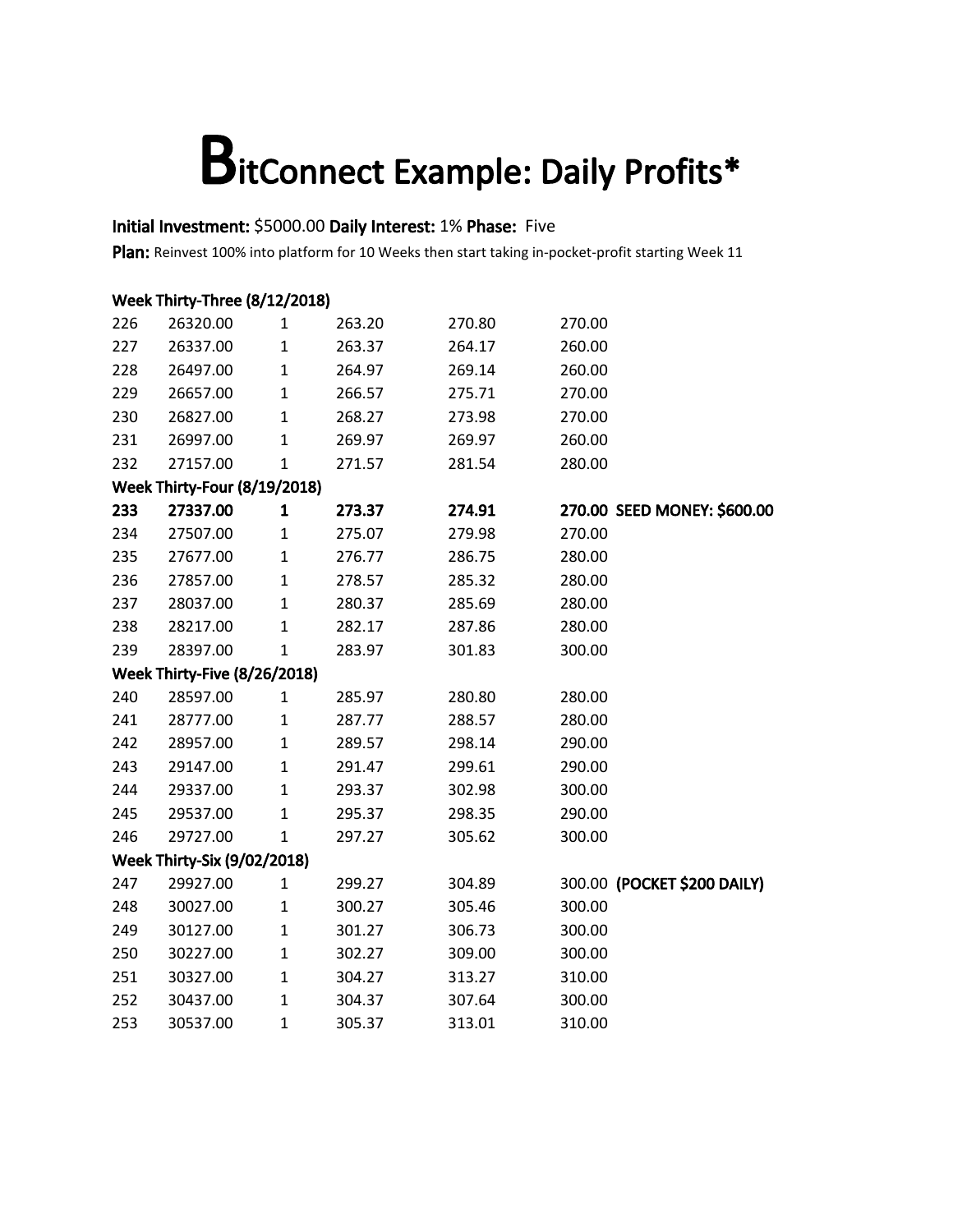#### Initial Investment: \$5000.00 Daily Interest: 1% Phase: Five

|     | Week Thirty-Seven (9/09/2018) |                |        |        |        |  |  |  |  |
|-----|-------------------------------|----------------|--------|--------|--------|--|--|--|--|
| 254 | 30647.00                      | $\mathbf 1$    | 306.47 | 309.48 | 300.00 |  |  |  |  |
| 255 | 30747.00                      | $\mathbf{1}$   | 307.47 | 316.95 | 310.00 |  |  |  |  |
| 256 | 30857.00                      | $\mathbf{1}$   | 308.57 | 315.52 | 310.00 |  |  |  |  |
| 257 | 30967.00                      | $\mathbf{1}$   | 309.67 | 315.19 | 310.00 |  |  |  |  |
| 258 | 31077.00                      | $\mathbf{1}$   | 310.77 | 315.96 | 310.00 |  |  |  |  |
| 259 | 31187.00                      | $\mathbf{1}$   | 311.87 | 317.83 | 310.00 |  |  |  |  |
| 260 | 31297.00                      | $\overline{1}$ | 312.97 | 320.80 | 320.00 |  |  |  |  |
|     | Week Thirty-Eight (9/16/2018) |                |        |        |        |  |  |  |  |
| 261 | 31417.00                      | $\mathbf 1$    | 314.17 | 314.97 | 310.00 |  |  |  |  |
| 262 | 31527.001                     | $\mathbf{1}$   | 315.27 | 320.24 | 320.00 |  |  |  |  |
| 263 | 31647.00                      | $\mathbf{1}$   | 316.47 | 316.71 | 310.00 |  |  |  |  |
| 264 | 31757.00                      | $\mathbf{1}$   | 317.57 | 324.28 | 320.00 |  |  |  |  |
| 265 | 31877.00                      | $\mathbf{1}$   | 318.77 | 323.05 | 320.00 |  |  |  |  |
| 266 | 31997.00                      | $\mathbf{1}$   | 319.97 | 323.02 | 320.00 |  |  |  |  |
| 267 | 32117.00                      | $\overline{1}$ | 321.17 | 324.19 | 320.00 |  |  |  |  |
|     | Week Thirty-Nine (9/23/2018)  |                |        |        |        |  |  |  |  |
| 268 | 32237.00                      | $\mathbf{1}$   | 322.37 | 326.56 | 320.00 |  |  |  |  |
| 269 | 32357.00                      | $\mathbf{1}$   | 323.57 | 330.13 | 330.00 |  |  |  |  |
| 270 | 32487.00                      | $\mathbf{1}$   | 324.87 | 325.00 | 320.00 |  |  |  |  |
| 271 | 32607.00                      | $\mathbf{1}$   | 326.07 | 331.07 | 330.00 |  |  |  |  |
| 272 | 32737.00                      | $\mathbf{1}$   | 327.37 | 328.44 | 320.00 |  |  |  |  |
| 273 | 32857.00                      | $\mathbf{1}$   | 328.57 | 337.01 | 330.00 |  |  |  |  |
| 274 | 32987.00                      | $\mathbf{1}$   | 329.87 | 336.88 | 330.00 |  |  |  |  |
|     | Week Forty (9/30/2018)        |                |        |        |        |  |  |  |  |
| 275 | 33117.00                      | $\mathbf{1}$   | 331.17 | 338.05 | 330.00 |  |  |  |  |
| 276 | 33247.00                      | $\overline{1}$ | 332.47 | 340.52 | 340.00 |  |  |  |  |
| 277 | 33387.00                      | $\mathbf{1}$   | 333.87 | 334.39 | 330.00 |  |  |  |  |
| 278 | 33517.00                      | $\mathbf{1}$   | 335.17 | 339.56 | 330.00 |  |  |  |  |
| 279 | 33647.00                      | $\mathbf{1}$   | 336.47 | 340.00 | 340.00 |  |  |  |  |
| 280 | 33787.00                      | $\mathbf{1}$   | 337.87 | 337.87 | 330.00 |  |  |  |  |
| 281 | 33917.00                      | $\overline{1}$ | 339.17 | 347.04 | 340.00 |  |  |  |  |